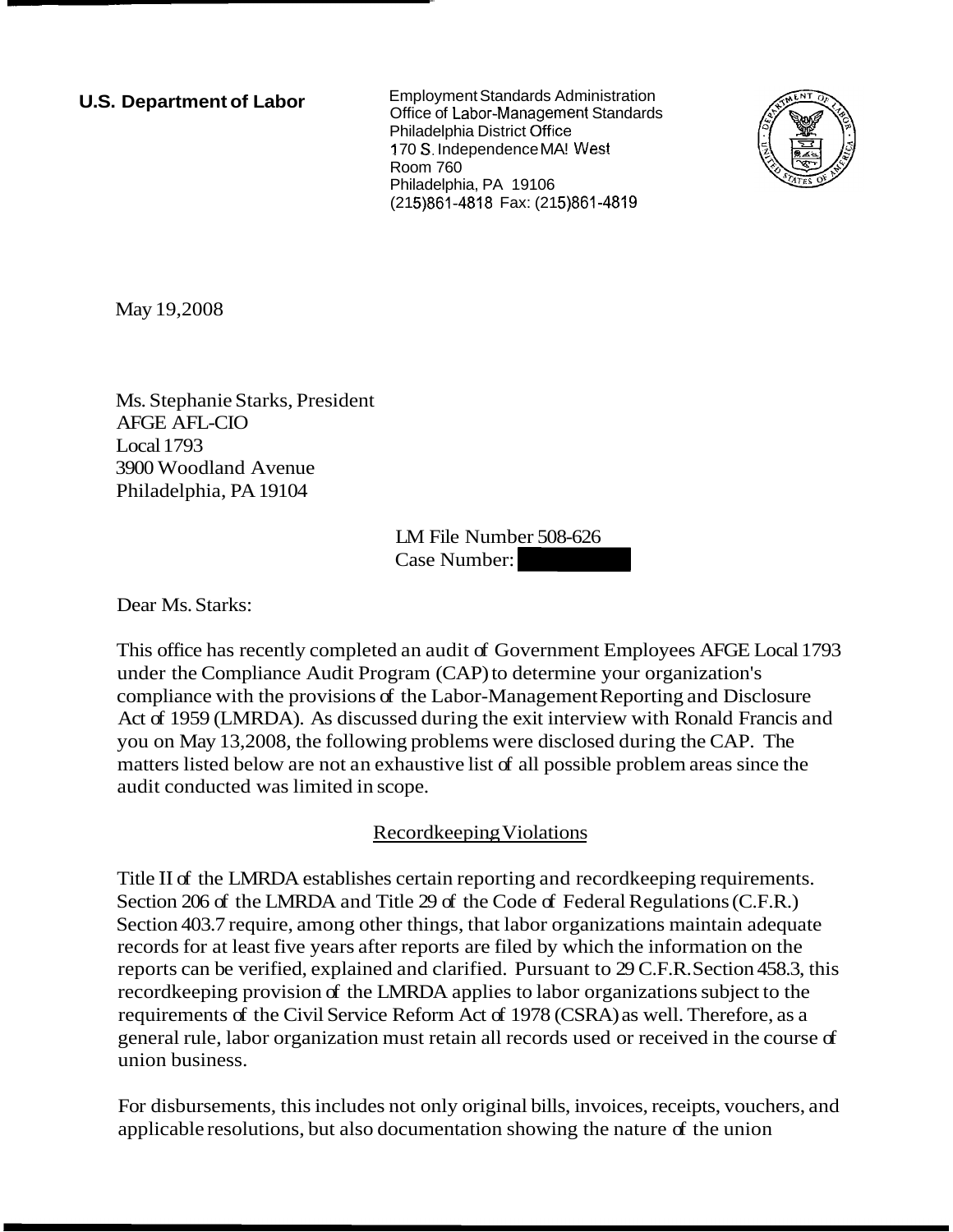Ms. Stephanie Starks May 19,2008 Page 2 of 5

business requiring the disbursement, the goods or services received, and the identity of the recipient(s) of the goods or services. In most instances, this documentation requirement can be satisfied with a sufficiently descriptive expense receipt or invoice. If an expense receipt is not sufficiently descriptive, a union officer or employee should write a note on it providing the additional information. For money it receives, the labor organization must keep at least one record showing the date, amount, purpose, and source of that money. The labor organization must also retain bank records for all accounts.

The audit of Local 1793's 2007 records revealed the following recordkeeping violations:

# 1. Meal Expenses

Local 1793 did not require officers to submit itemized receipts for meal expenses. For example, the union charged \$635.77 to the Chart House Restaurant on November 30,2007. Although the receipt was retained, the union purpose and itemization was not noted on the receipt. You had advised me that this charge was for a dinner with the National VA Council's contract negotiating team. The union must maintain itemized receipts provided by restaurants to officers and employees. These itemized receipts are necessary to determine if such disbursements are for union business purposes and to sufficiently fulfill the recordkeeping requirement of LNIRDA Section 206.

Local 1793 records of meal expenses did not always include written explanations of union business conducted or the names and titles of the persons incurring the restaurant charges. Union records of meal expenses must include written explanations of the union business conducted and the full names and titles of all persons who incurred the restaurant charges. Also, the records retained must identify the names of the restaurants where the officers or employees incurred meal expenses.

## 2. General Expenses

Local 1793 did not initially retain adequate documentation for some union expenses incurred by union officers during the fiscal year ending December 31, 2007. During the course of the audit, Local 1793 was able to obtain documentation and prove a union purpose for each expense that was not initially supported by adequate backup documentation. For example, the local did not maintain documentation to support purchases to Amtrak for union travel totaling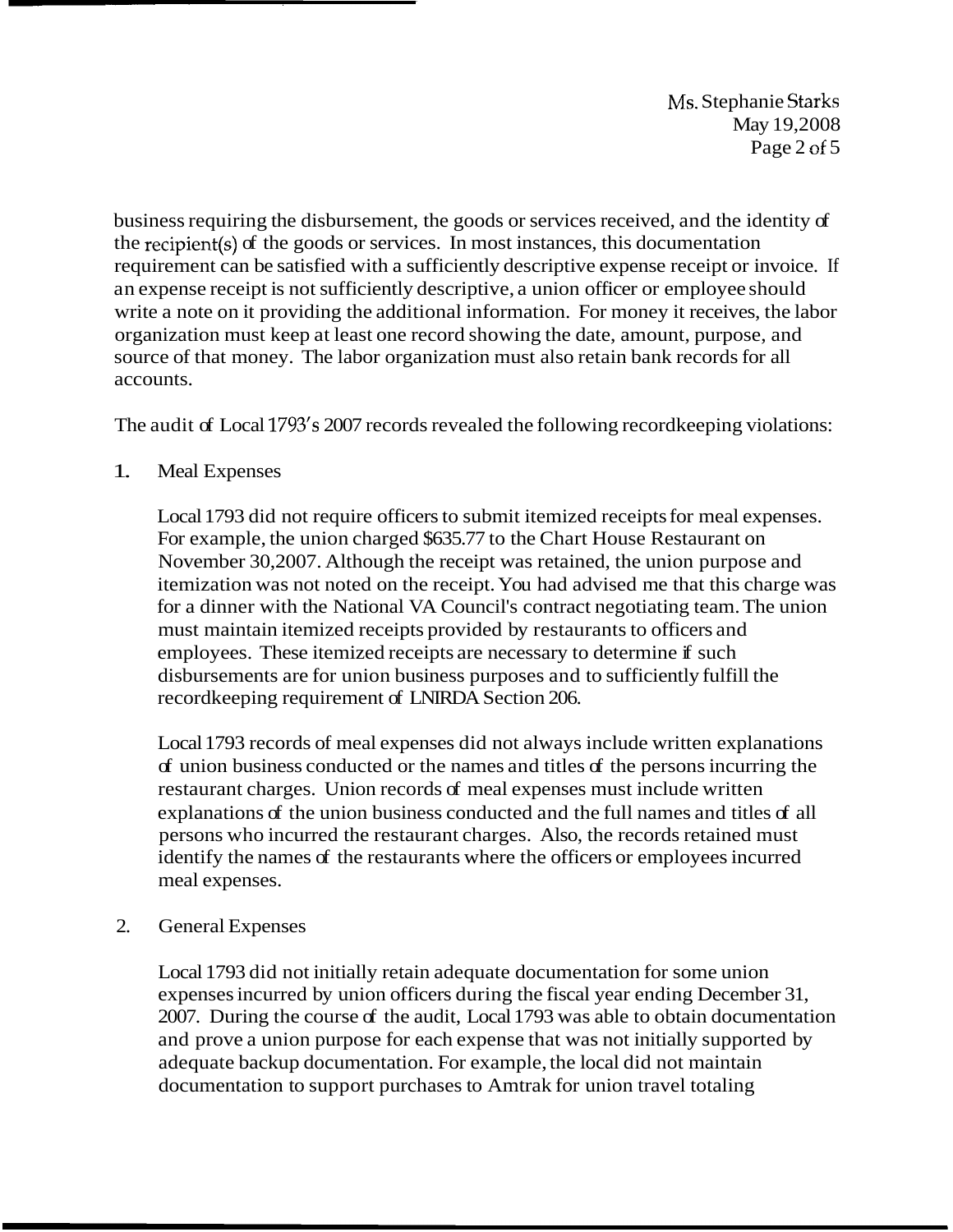Ms. Stephanie Starks May 19,2008 Page 3 of 5

approximately \$339. During the audit, these purchases were verified without discrepancies.

As previously noted above, labor organizations must retain original receipts, bills, and vouchers for all disbursements. The president and treasurer (or corresponding principal officers) of your union, who are required to sign your union's LM report, are responsible for properly maintaining union records.

Based on your assurance that Local 1793 will retain adequate documentation in the future, OLMS will take no further enforcement action at this time regarding the above violations.

# Reporting; Violations

Pursuant to 29 C.F.R., Section 458.3, the reporting requirement under 29 C.F.R. Section 403.2 (see Section 201(b) of the Labor-Management Reporting and Disclosure Act (LMRDA)) is made applicable to labor organizations subject to the requirements of the CSRA. This provision requires labor organizations to file annual financial reports that accurately disclose their financial condition and operations. The audit disclosed a violation of this requirement. The Labor Organization Annual Report (Form LM-3) filed by Local 1793 for fiscal year ending December 31,2007, was deficient in that:

## Disbursements to Officers

Local 1793 did not include some salary checks to officers totaling at least \$291 in the amounts reported in Item 24 Column D (Gross Salary). Local 1793 did not include some allowances and other disbursements to officers totaling at least \$9,598 in the amounts reported Item 24 Column E (Allowances and Other Disbursements). It appears the union erroneously reported these payments in Item 48 (Office and Administrative Expense).

The union must report most direct disbursements to Local 1793 officers and some indirect disbursements made on behalf of its officers in Item 24. A "direct disbursement" to an officer is a payment made to an officer in the form of cash, property, goods, services, or other things of value. See the instructions for Item 24 for a discussion of certain direct disbursements to officers that do not have to be reported in Item 24. An "indirect disbursement" to an officer is a payment to another party (including a credit card company) for cash, property, goods, services, or other things of value received by or on behalf of an officer. However, indirect disbursements for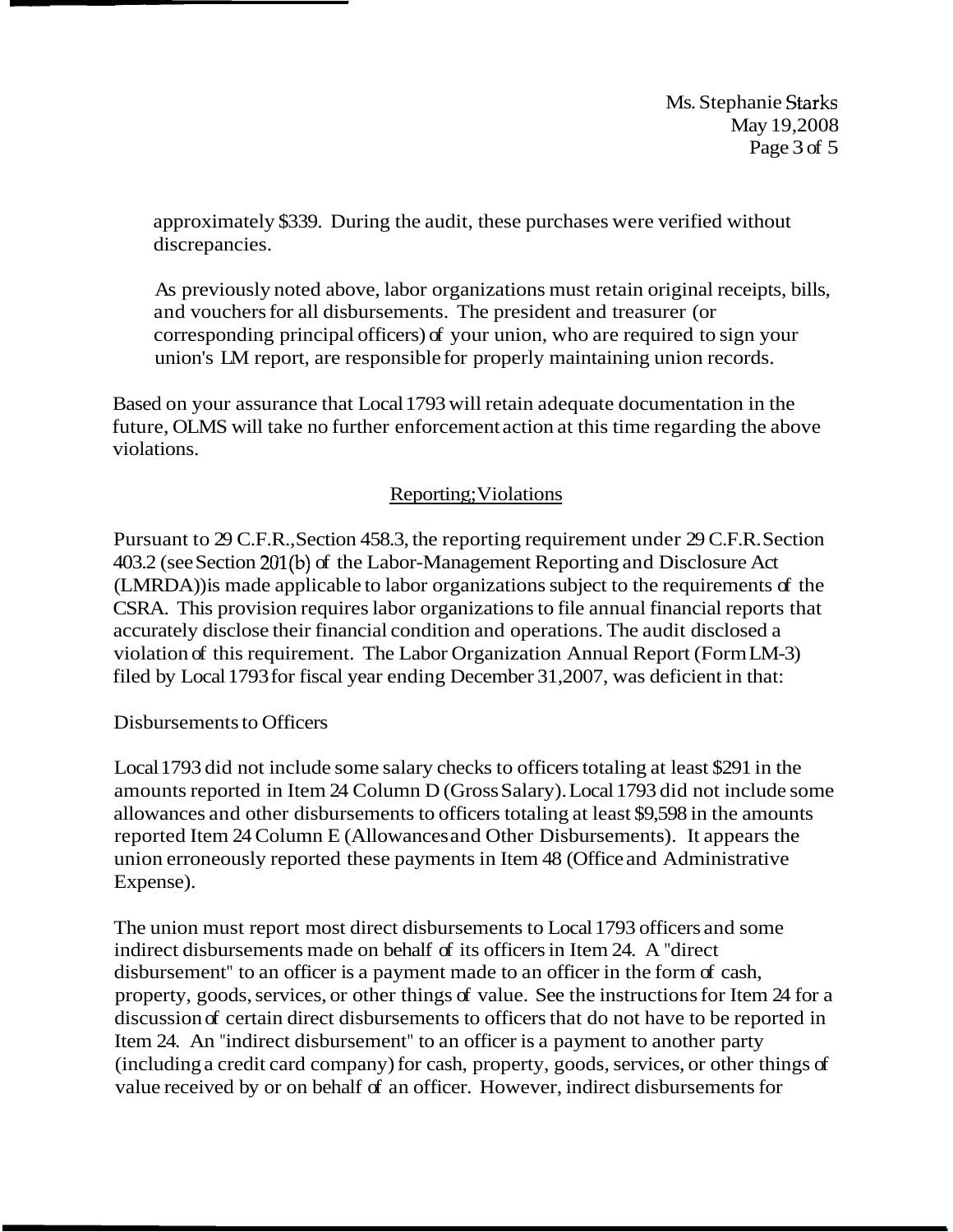Ms. Stephanie Starks May 19,2008 Page 4 of 5

temporary lodging (such as a union check issued to a hotel) or for transportation by a public carrier (such as an airline) for an officer traveling on union business should be reported in Item 48 (Office and Administrative Expense).

Local 1793 must file an amended Form LM-3 for fiscal year ending December 31,2007, to correct the deficient items discussed above. I provided you with a blank form and instructions, and advised you that the reporting forms and instructions are available on the OLMS website (www.olms.dol.gov). The amended Form LM-3 should be submitted to this office at the above address as soon as possible, but not later than June 13,2008. Before filing, review the report thoroughly to be sure it is complete, accurate, and signed properly with original signatures.

# Other Violation

The audit disclosed the following other violation:

Inadequate Bonding

Pursuant to 29 C.F.R. Section 458.35, officers and employees of any labor organization subject to the CSRA are required to be bonded in accordance with Section 502(a) of the LMRDA. This provision requires that union officers and employees be bonded for no less than 10% of the total funds those individuals or their predecessors handled during the preceding fiscal year.

Officers and employees of Local 1793 are currently bonded for \$17,500; however, they must be bonded for at least \$28,568. Local 1793 should obtain adequate bonding coverage for its officers and employees immediately. Please provide proof of bonding coverage to this office as soon as possible, but not later than June 13,2008.

## Other Issues

## 1. Union Book Balances

Local 1793 did not maintain its own union book balances of financial transactions. OLMS suggests that Local 1793 keep their own book balance, instead on solely relying on bank statements, to efficiently keep track of the local's receipts and disbursements. A union book balance acts as an additional record to compare to bank statements to account for possible errors.